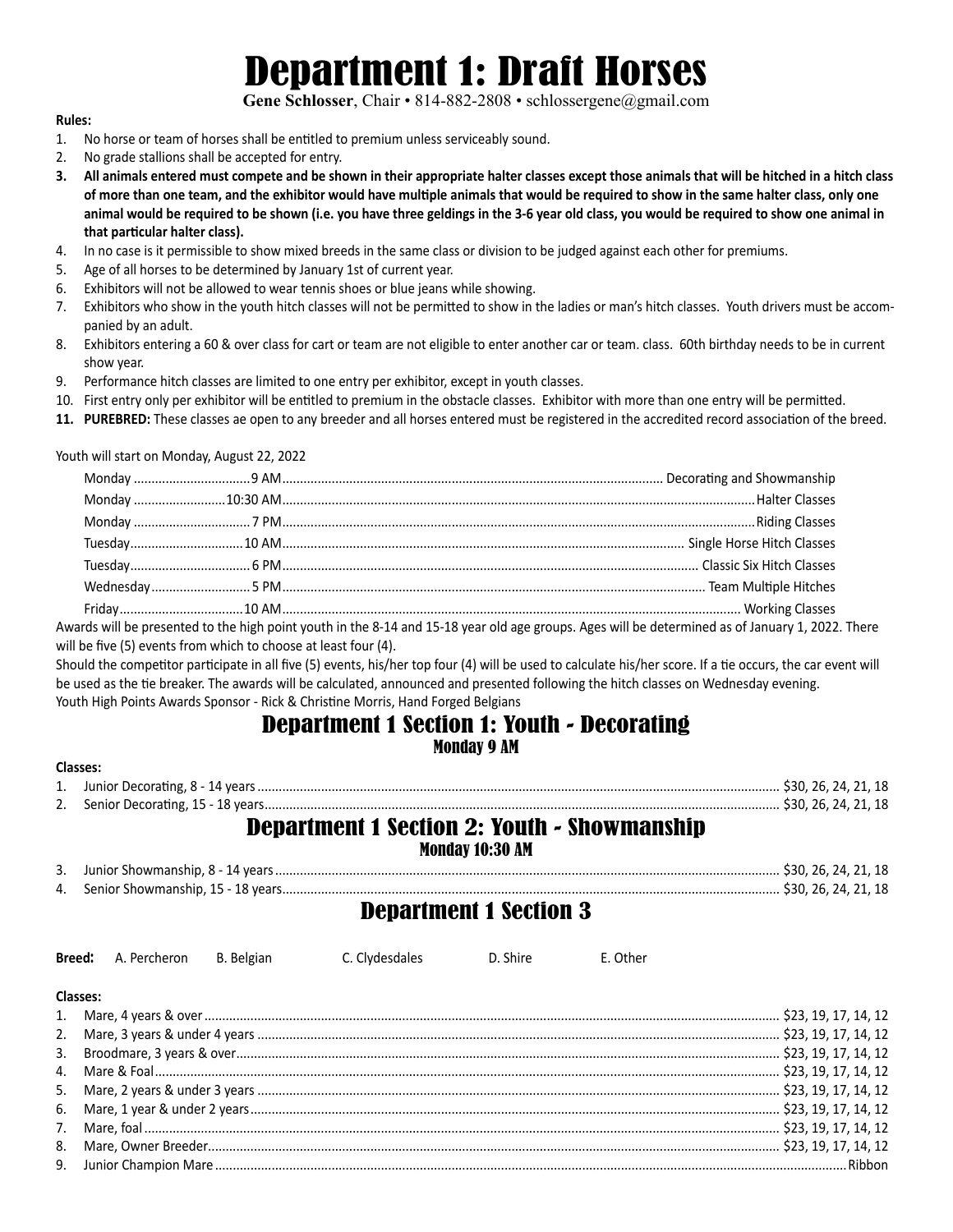| 13. |                                                                                                                                                                                                                                                          |  |
|-----|----------------------------------------------------------------------------------------------------------------------------------------------------------------------------------------------------------------------------------------------------------|--|
|     |                                                                                                                                                                                                                                                          |  |
|     |                                                                                                                                                                                                                                                          |  |
|     |                                                                                                                                                                                                                                                          |  |
| 17. |                                                                                                                                                                                                                                                          |  |
|     |                                                                                                                                                                                                                                                          |  |
|     |                                                                                                                                                                                                                                                          |  |
|     |                                                                                                                                                                                                                                                          |  |
|     |                                                                                                                                                                                                                                                          |  |
| 22. |                                                                                                                                                                                                                                                          |  |
| 23. |                                                                                                                                                                                                                                                          |  |
|     |                                                                                                                                                                                                                                                          |  |
| 25. |                                                                                                                                                                                                                                                          |  |
|     |                                                                                                                                                                                                                                                          |  |
| 27. |                                                                                                                                                                                                                                                          |  |
|     |                                                                                                                                                                                                                                                          |  |
|     |                                                                                                                                                                                                                                                          |  |
| 30. |                                                                                                                                                                                                                                                          |  |
|     |                                                                                                                                                                                                                                                          |  |
| 32. |                                                                                                                                                                                                                                                          |  |
|     |                                                                                                                                                                                                                                                          |  |
|     |                                                                                                                                                                                                                                                          |  |
| 35. |                                                                                                                                                                                                                                                          |  |
| 36. |                                                                                                                                                                                                                                                          |  |
|     |                                                                                                                                                                                                                                                          |  |
|     | Get of Sire/Produce of Dam - animals must be registered and in the name of the exhibitor with the appropriate breed organization. Registration papers must be<br>presented to the chairman prior to the class. Exhibitors may combine animals for entry. |  |

## **BEST OF SHOW - Supreme Champion Stallion, Mare & Gelding competing**

## **Department 1 Section 4 - Heavy Riding Classes<br>Monday 7 PM**

#### Classes:

# **Department 1 Section 5 - Single Hitch Classes<br>Tuesday 10 AM**

|    | Entry Fee \$10 per entry, up to 2 entries per exhibitor |  |
|----|---------------------------------------------------------|--|
|    |                                                         |  |
|    | Not eligible to compete in any open hitch classes.      |  |
| 3. |                                                         |  |
|    |                                                         |  |
| 5. |                                                         |  |
| 6. |                                                         |  |
| 7. |                                                         |  |
| 8. |                                                         |  |
| 9. |                                                         |  |
|    |                                                         |  |